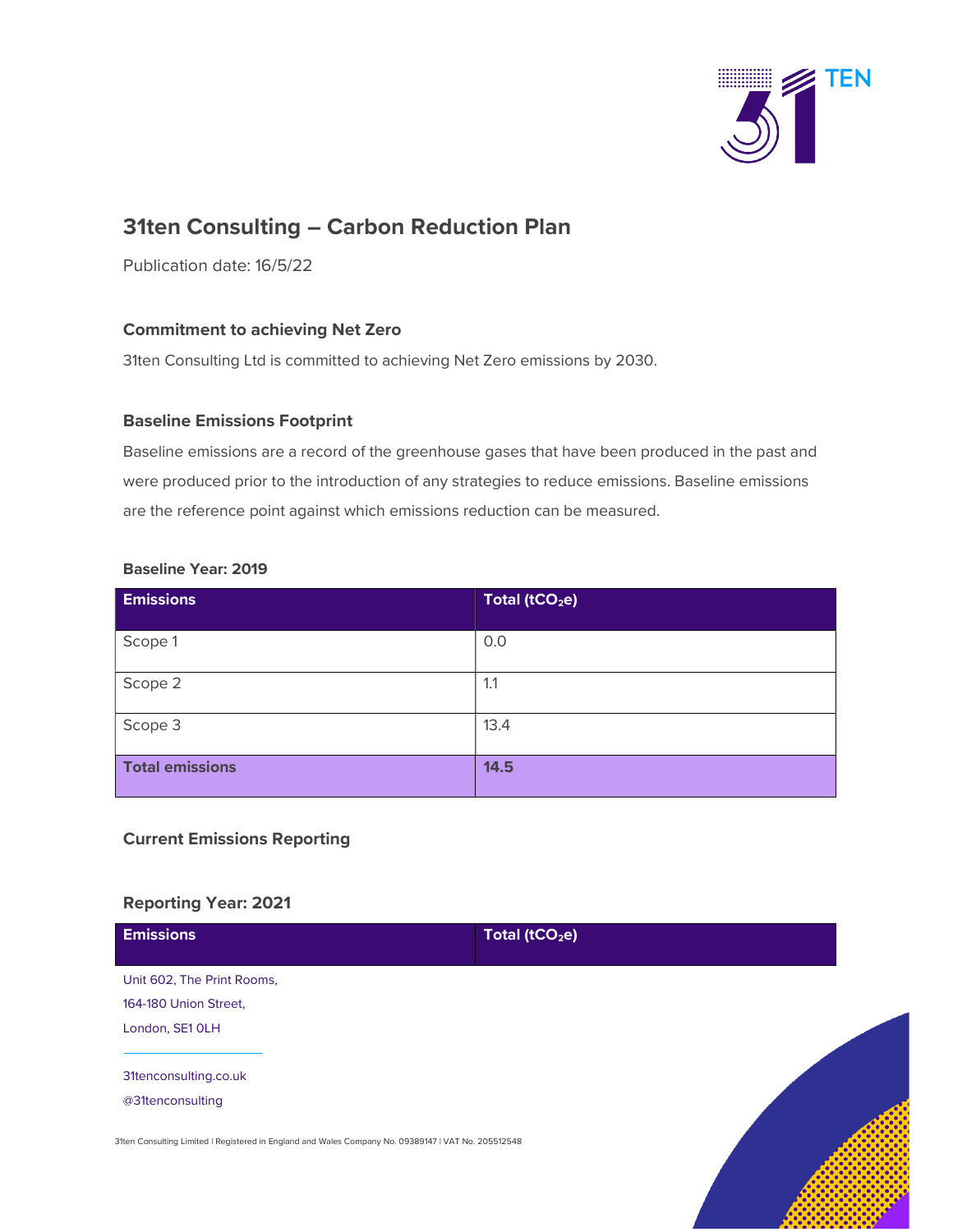| Scope 1                | 0.0  |
|------------------------|------|
| Scope 2                | 2.2  |
| Scope 3                | 8.2  |
| <b>Total emissions</b> | 10.4 |

#### Emissions reduction targets

In order to continue our progress to achieving Net Zero, we have adopted the following carbon reduction targets: We project that carbon emissions will decrease over the next five years to 8.3 tCO2e by 2027. This is a reduction of 20%.

#### Carbon Reduction Projects

#### Completed Carbon Reduction Initiatives

The following environmental management measures and projects have been completed or implemented since the 2019 baseline. The carbon emission reduction achieved by these schemes equate to 4.1 tCO2e, a 28% reduction against the 2019 baseline and the measures will be in effect when performing the contract:

- Reduction in company travel general commuting: we operate a flexible remote working policy and encourage our staff to work from the location that suits them best. We have consolidated this approach following the Covid-19 pandemic, resulting in a reduction in emissions through company travel that we are committed to maintaining and furthering in the years ahead.
- **Reduction in company travel** flights and car journeys: we have also reduced the number of national and international flights that our employees take to attend conferences, events, or client meetings, as well as the number of work journeys made by car.
- Cycle to work schemes: we operate a cycle to work scheme through Cyclescheme which offers savings of up to 40% on the purchase of a new bike and accessories. We also offer a City Bike Hire scheme which offers employees the opportunity to save money on annual hire bike membership in more than 30 regional locations.
- Commitment to recycling and re-use: we operate a policy of recycling and reusing technology and hardware, ensuring that laptops and mobile phones used by former staff are inherited by new starters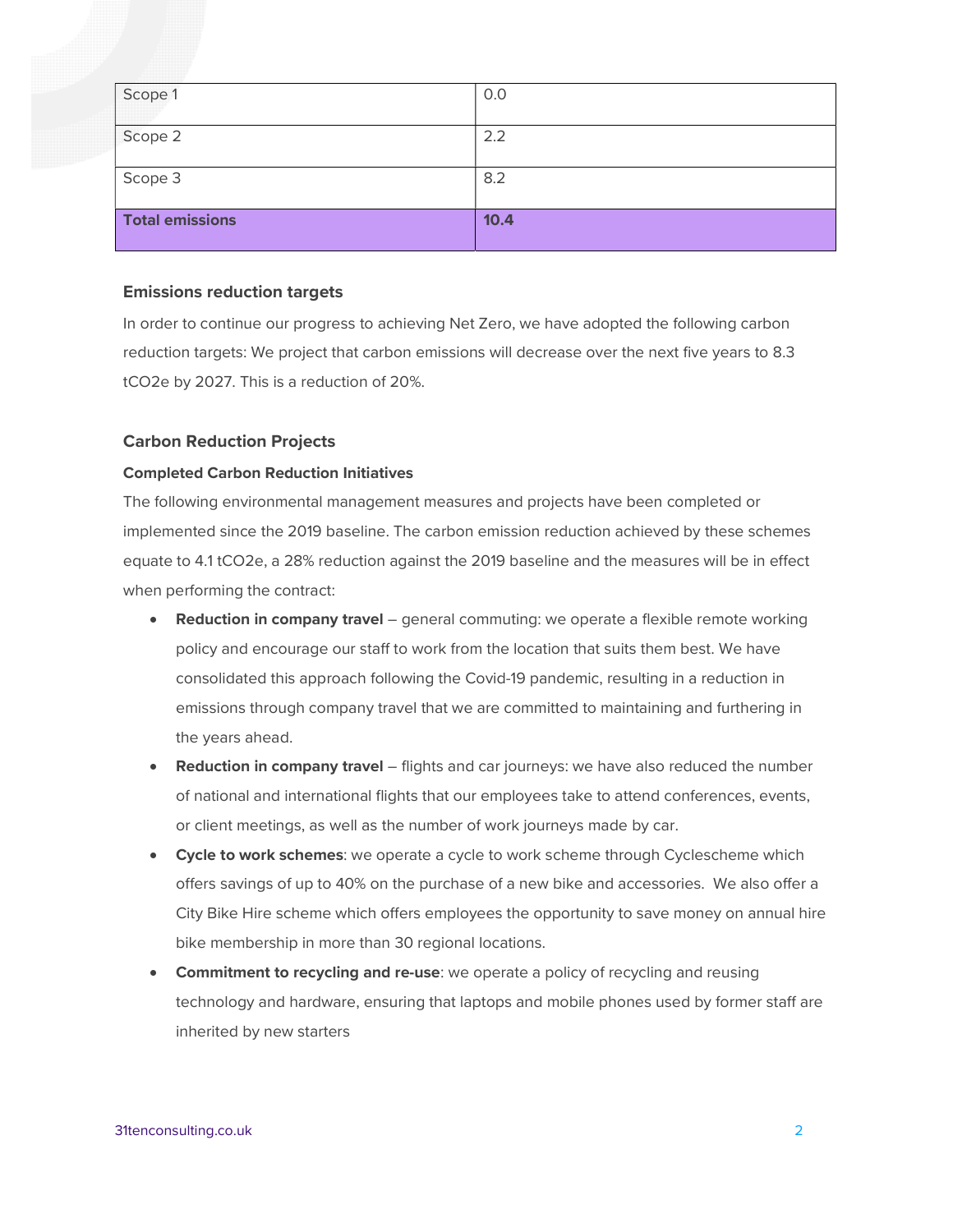In the future we hope to implement further measures such as:

- **Extension of our cycle to work scheme**: we are reviewing ways in which we can extend our cycle to work offer by incorporating e-bikes and further incentivisation for our employees to take up modes of active travel.
- Net Zero energy providers: we are in the process of leasing a new office through this, we are examining options for Net Zero energy provision and ways to maximise sustainability and reduce our carbon footprint within our physical office.
- Recycling office waste: as part of our new office move, we are also examining office waste recycling options to minimise waste and maximise opportunities to recycle
- **Laptop and hardware recycling:** we already have a policy of reusing laptops and mobile phones for new staff. We are developing an approach to recycle old or obsolete hardware safely and sustainably so that when we do procure new technology, we do so whilst ensuring we recycle any kit that we cannot use in the future.
- Travel only for essential meetings: we already foster a flexible and empowered culture that encourages our employees to work remotely and minimise travel. We are considering our future approach to travel to client meetings and are looking to harness and maximise the tools we have available to minimise our carbon footprint, and travel only for essential meetings.
- Modes of travel: we have already reduced our use of modes of travel that generate high levels of emissions, including flights and car journeys. We are committed to further reducing this and supporting our employees to take up active modes of travel where feasible, or to use the public transport network where that is more suitable.
- Company e-car incentive scheme: we are exploring the option of introducing an incentive scheme for employees that will offer them the opportunity to access e-cars for a reduced rate.

#### Declaration and Sign Off

This Carbon Reduction Plan has been completed in accordance with PPN 06/21 and associated guidance and reporting standard for Carbon Reduction Plans.